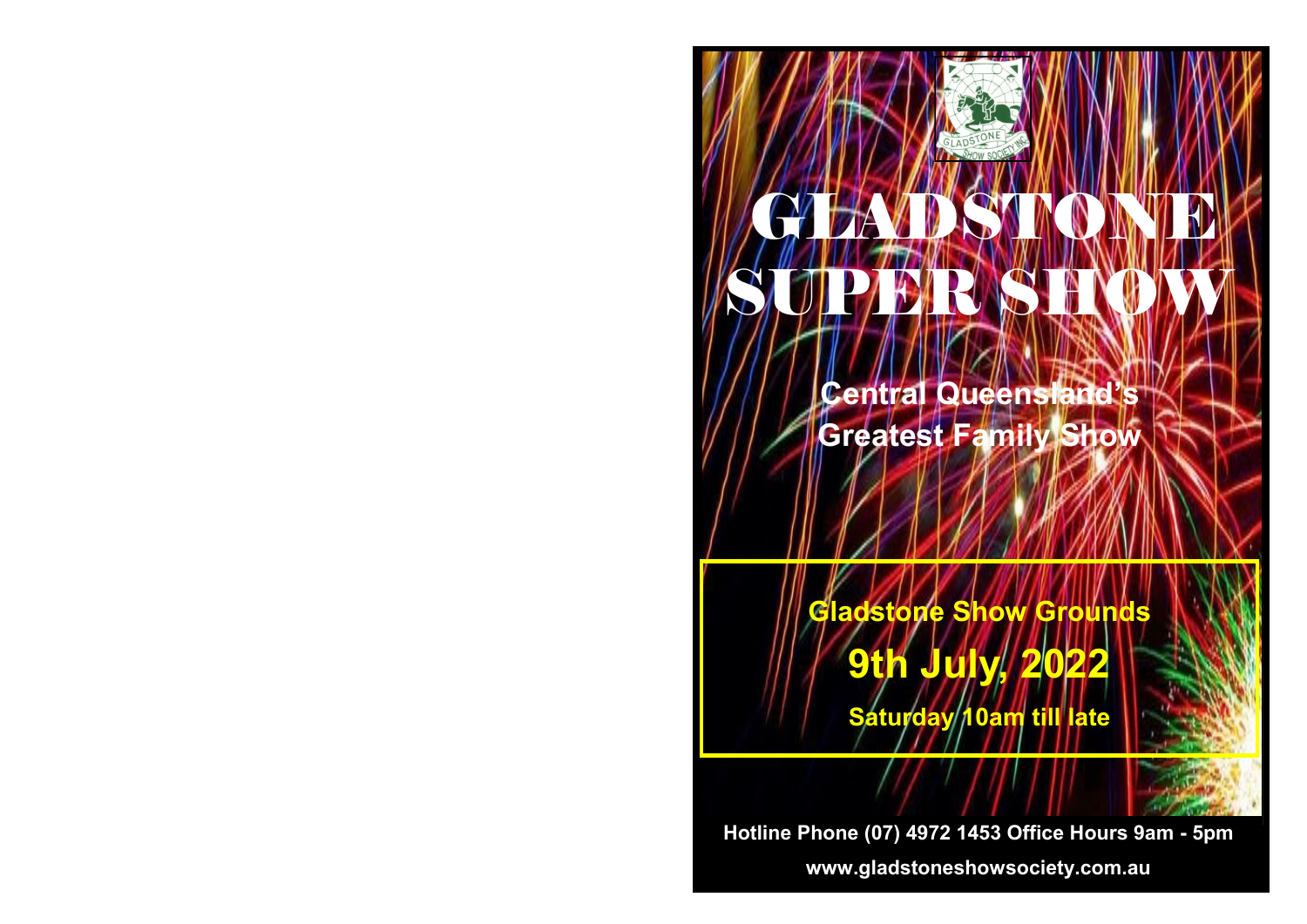## *We would like to thank our sponsors*

## **Qld Government**

## **Fordies Fish & Chips**

## **MCCOSKER CONTRACTING PTY LTD**

**Sign Teck**

## **Tutt Bryant Hire**

**ARTHUR'S COMPUTERS - Ph: 4972 0666**

**Beaurepaires**

**4CC**

## **Australian Ribbons**

## **AG Equip Earthmoving Hire**

**Westpac**

## **KC's Fireworks**

**Robyn Reddacliff Hon. Secretary / Manager Gladstone Show Society Inc**

P.O. Box 202, Gladstone. Qld. 4680

## **ENTRY FORM**

*Sections 5, 6, 7, 8, 10, 11*

*To the Secretary, subject to the by-laws, rules and regulations of the Society and conditions of competition, as set out in the schedule which are deemed included herein as if inserted at length. I wish to make the following entries for the forthcoming Show.The same are my bona fide property.*

*Entries are accepted entirely at the owner's risk. The Society, its servants and agents, will not be liable for any losses or damage to the exhibits or any property whatsoever and howsoever any such losses or damage is caused.*

#### **USE SEPARATE ENTRY PAGES FOR INDIVIDUAL SECTIONS AND EXHIBITORS**

| Sect.                            | Class                   | Description / Name                                                | <b>Entry Fee</b> |                   | Selling |   |  |
|----------------------------------|-------------------------|-------------------------------------------------------------------|------------------|-------------------|---------|---|--|
|                                  |                         |                                                                   | \$               | $\mathcal{C}_{0}$ | \$      | C |  |
|                                  |                         |                                                                   |                  |                   |         |   |  |
|                                  |                         |                                                                   |                  |                   |         |   |  |
|                                  |                         |                                                                   |                  |                   |         |   |  |
|                                  |                         |                                                                   |                  |                   |         |   |  |
|                                  |                         |                                                                   |                  |                   |         |   |  |
|                                  |                         |                                                                   |                  |                   |         |   |  |
|                                  |                         |                                                                   |                  |                   |         |   |  |
|                                  |                         |                                                                   |                  |                   |         |   |  |
|                                  |                         |                                                                   |                  |                   |         |   |  |
|                                  |                         |                                                                   |                  |                   |         |   |  |
|                                  |                         |                                                                   |                  |                   |         |   |  |
|                                  |                         |                                                                   |                  |                   |         |   |  |
|                                  |                         |                                                                   |                  |                   |         |   |  |
|                                  | <b>TOTAL ENTRY FEES</b> | <u> 1980 - Andrea Stadt Britain, amerikansk politik (d. 1980)</u> |                  |                   |         |   |  |
| <b>NUMBER OF ENTRIES ON FORM</b> |                         |                                                                   |                  |                   |         |   |  |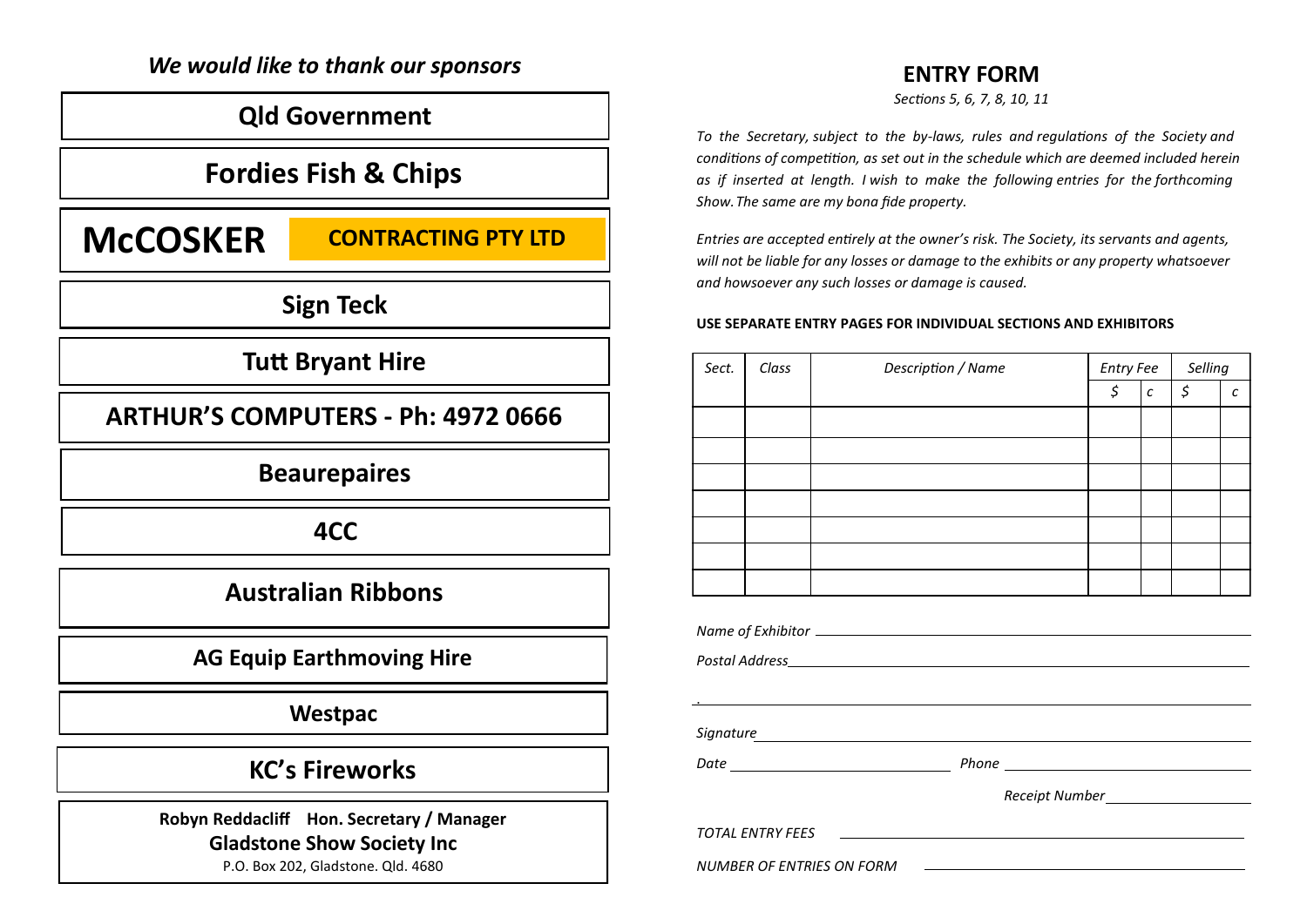## **Photography—Section 11**

*Entries close 6th July 2022 Entries must be at the Secretary's Office Monday 4th July by 5pm*

## Class 11A– Portrait

Entry Fee: \$1.00 per photo

### **Conditions**

- *1. All entries must be the work of the exhibitor and must be clearly marked with name, address and class in which they are intended.*
- *2. Photographs can be framed or unframed.*
- *3. No more than two entries per class per exhibitor.*
- *4. No late entries or phone entries accepted.*
- *5. Whilst the greatest care will be taken in handling all entries, no liabilities will be accepted for loss or damage.*
- *6. All photographs entered, must not have been entered in the Gladstone Show before.*

#### **Prizes:**

**1st**—\$10.00 plus Ribbon **2nd**—Ribbon **Grand Champion over all**—Ribbon

Section 11A– open to any size print and may be framed

- 1. Seascape
- 2. Scene to promote Gladstone
- 3. Animal and child
- 4. Action sport
- 5. Before and after prints
- 6. People at work
- 7. People at play
- 8. Special occasions
- 9. Old rural building
- 10. One tree / shrub flower
- 11. Portrait
- 12. One child study
- 13. Sunrise or Sunset
- 14. Any other subject

#### **Black and White prints must be 6 inches x 4 inches**

- 15. Portrait
- 16. Open to any subject

### **Junior Class**

Entry Fee: Prize Money: 1st \$5.00

- 17. My Pet
- 18. My Family
- 19. Any subject

### Section 11B

20. Monochrome. Any subject.

## **Cooking—Section 5**

*Entries Close: 28th June, 2022*

*Articles to be received: by Monday, 4th July by noon at the fine Arts Pavilion.*

*To be judged; Thursday 7th July.*

*Prize money to be collected from the Secretary's Office on presentation of prize cards at conclusion of show: Sunday 10th July, 8am - 5pm.*

#### Conditions:

- *1. Entry forms are at the back of schedule.*
- *2. Please use separate entry forms for different sections and competitors.*
- *3. Entries to be limited to one per person in classes 22—55 inclusive.*
- *4. Where Special Trophies or Prizes are awarded, there will be no cash award for first prize.*
- *5. All exhibits to be bona fide work of exhibitors.*
- *6. The same exhibit cannot compete in more than one class.*
- *7. All prize money will be collected at the conclusion of the show from the Secretary's office after 4 p.m.*
- *8. Professional Cooks, Chefs and Bakers may only enter classes 23, 34, 35A & 42.*

**Entry Fee:** *\$1.00 per entry (unless otherwise stated).*

**Prize Money:** *1st \$10.00, 2nd \$5.00. (unless otherwise stated).*

**Champion of Cooking**: *Ribbon plus shield donated by Mr & Mrs W. Bailey & retained by the Society.*

**Champion of Jams & Chutneys**: *Ribbon plus trophy for classes 1 to 16 inclusive.*

**Champion of Sweets, Biscuits, Small Cakes and Puddings:** *Ribbon*

**Champion Iced Cake:** *Ribbon.*

**Grand Champion of Home Manufacture:** *Ribbon plus trophy.*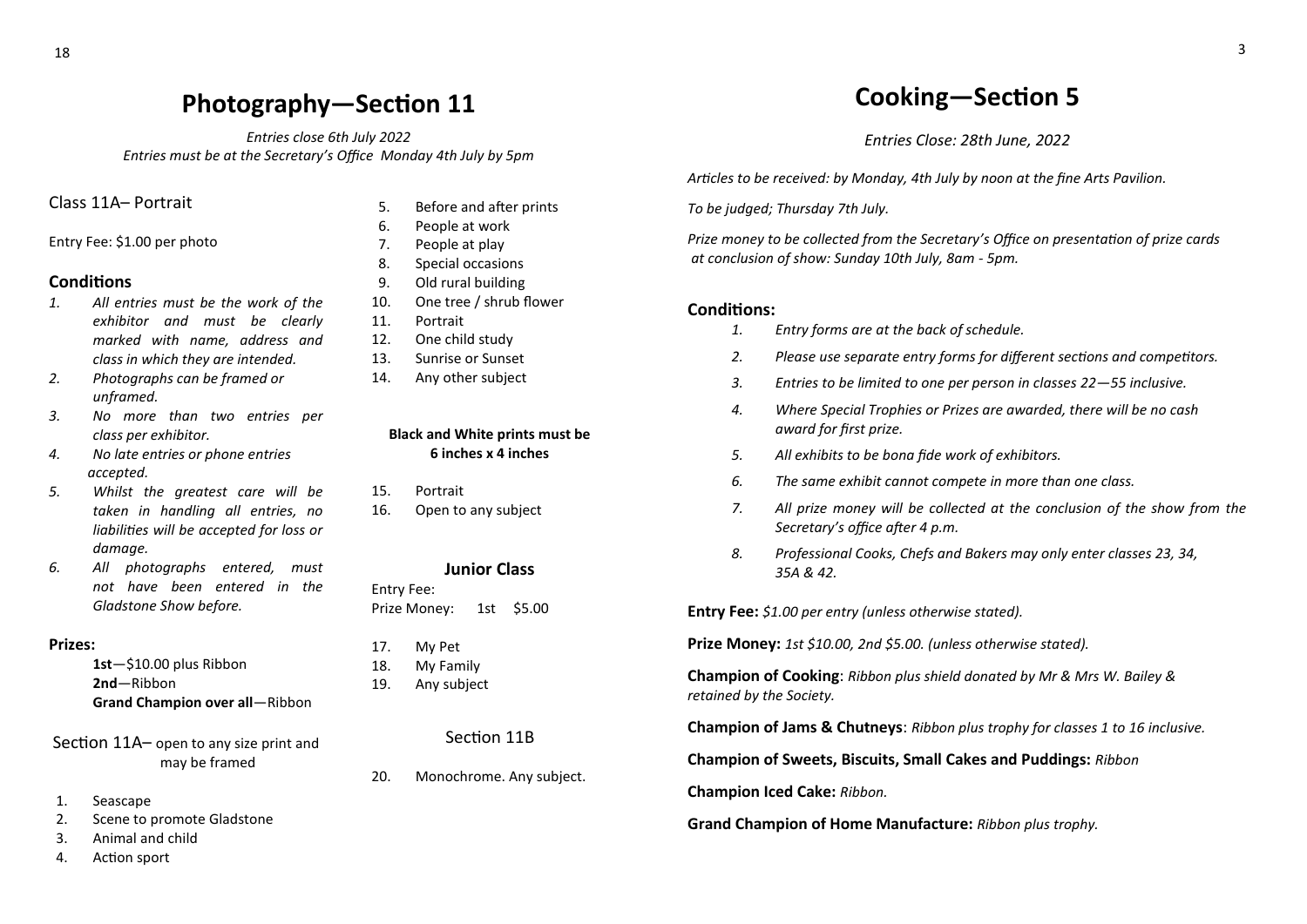## **Jams & Butters (one bottle per class)**

- 1. Rosella Jam
- 2. Apricot Jam
- 3. Any other Jam
- 4. Any Butter
- 5. Sweet Orange Marmalade
- 6. Any other Marmalade

## **Pickles**

- 7. Mustard Pickles
- 8. Mango Chutney
- 9. Any other Chutney
- 10. Tomato Relish
- 11. Pickle Onions

### **Sweets**

- 12. Assorted Toffees (three distinct
- 13. varieties)
- 14. Coconut Ice
- 15. Chocolate Fudge
- 16. Marshmallows
- 17. Caramels
- 18. Homemade Chocolates
- 19. Collection of Home made sweets and/or Chocolates in a box
- 20. Junior entries under 12 years (plate of sweets—2 varieties)

## **Scones and Damper**

- 21. Plate of six Plain Scones
- 22. Plate of six Pumpkin Scones
- 23. Plate of six other Scones
- 24. Damper

## **Biscuits, Small Cakes, Puddings etc.**

- 25. Plate of four Muffins (any variety)
- 26. Collection of assorted Biscuits
- 27. Plate of six Pikelets
- 28. Plate of six Tartlets
- 29. Rich Plum Pudding (boiled in cloth)
- 30. Plate of six Lamingtons
- 31. Steamed Pudding (cooked in basin)
- 

32.

## **Cakes**

- 32. Rich Fruit Cake
- 33. Chocolate Cake
- 34. Boiled Fruit Cake
- 35. Sponge Sandwich (jam filled, not iced)
- 36. Marble Cake (iced)
- 37. Orange Bar Cake (iced)
- 38. Date Roll (baked in closed round tin)
- 39. Banana Cake (icing optional)
- 40. Carrot Cake (icing optional)
- 41. Butter Cake (not iced)
- 42. Butter Cake (iced)
- 42a Coffee Cake
- 43a Ginger Cake

## **Class 32: 1st : \$50.00 2nd : \$10.00**

## **Iced Cakes**

- 43. Two piece Wedding Cake—open class (can be tiered)
- 44. Two piece Wedding Cake—amateurs only (can be tiered)
- 45. Special occasion Cake—open class

## **Arrangements**

### **Class**

- 15. Basket, fresh mixed flowers and foliage.
- 16. Mixed flowers and foliage in bowl
- 17. Native blooms and foliage in bowl

Arrangement guidelines—use florist bowls, oasis, florist aids and ribbons may be used. Maximum sizes 300mm pot. Hanging baskets up to 300mm.

## **Junior Section—15 years and under**

**Entry Fee: FREE Prize Money: 1st—\$5.00 2nd—\$2.00**

### **Class**

- 18. Mixed basket arrangement
- 19. One potted fern, up to 300mm pot 20. One pot plant grown by a junior
- grower, 300mm pot.
- 21. Cut flowers

## **Pot Plants**

#### **Class**

- 22. One African Violet
- 23. One Begonia (any variety)
- 24. One variegated Foliage Plant
- 25. One Foliage Plant
- 26. One Adiantum Fern
- 27. One Nephrolepsis Fern
- 28. One Tassel Fern
- 29. One Fern other than above
- 30. One hanging basket
- 31. One Palm or Cycad

## 32. One Bromeliad

- 33. One Cactus or Succulent
- 34. One Outdoor Plant in a pot
- 35. One Plant in Flower
- 36. One potted garden other than Cacti or Succulent
- 37. One Bonsai plant

#### **Grand Champion of Show**

Ribbon plus Trophy donated by the Gladstone Show Society Inc. (classes 22—45)

#### **Champion Cactus**

Ribbon plus Trophy

### **Champion Fern** Ribbon

**Champion Foliage** Ribbon plus Trophy

## **Champion Floral Art**

Ribbon plus Trophy (classes 1A-21)

## **Champion Bonsai**

Ribbon plus Trophy

#### **Champion Succulent or Bromeliad** Ribbon plus Trophy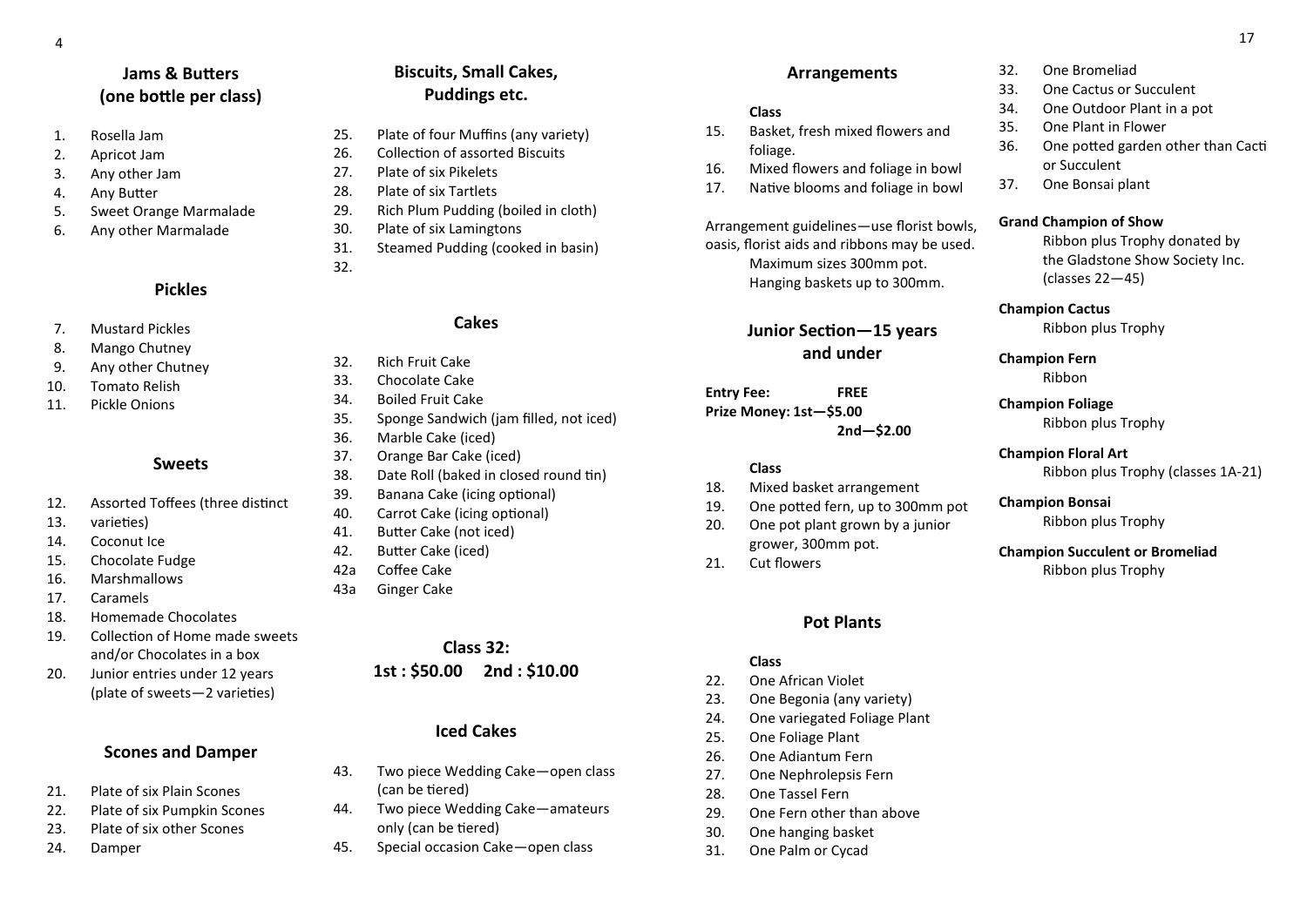## **Horticulture—Section 10**

*Exhibition to be received by: Cut Flowers—6th July, by 8 a.m.*

*Pot Plants—- 4th July from 8 a.m.* 

## **Conditions**

- *1. Where the judges consider an exhibition does not possess sufficient merit, they will have the power to recommend a reduction in prize money or refrain from making an award.*
- *2. All exhibits must be grown by exhibitor in cut flowers class 1A—17 and pot plants class 22—45.*
- *3. All exhibits to have exhibitor's class number clearly shown on card and attached to exhibit, which will be received when entering.*
- *4. Exhibitors must provide suitable specimen vases or bowls in arrangement 15—21.*
- *5. Where a trophy / prize is awarded, no prize money will be paid.*
- *6. No artificial oils or cleaners are to be used on plants (e.g. a half milk and water mixture).*

**Entry Fee: \$1.00 Prize Money: 1st \$10.00 2nd \$5.00**

## **Cut Flowers**

### **Class**

- 1A One single Gerbera 13cm and under
- 1B One single Gerbera 13cm and over
- 2A On double Gerbera 13cm and under
- 2B One double Gerbera 13cm and over
- 3 One red Rose
- 4 One Marigold, any colour
- 5 One Rose, any other colour
- 6. Tree Roses, bud to bloom
- 7. Best white Rose
- 8. Best yellow Rose
- 9. Best pink Rose
- 10. Best multi colour Rose
- 11. One Rose—floribunda, polyanthus or miniature
- 12. One Hibiscus
- 13. Miscellaneous—any other flower
- 46. Special occasion Cake—amateurs only
- 47. Special occasion or novelty junior Iced Cake (16 years & under)
- 48. Special occasion Cake—decorated or Novelty

**School cooking—two divisions**

**Entry Fee: Free Prize Money: 1st : \$5.00 2nd : \$3.00**

- **Division 1—Primary School**
- 49. Plate of small Iced Cakes
- 50. Plate of six Pikelets

## **Division 2—High School**

- 51. Boiled Fruit Cake
- 52. Plate of Biscuits
- 53. Plate of Scones
- 54. Iced Cakes

## **Men's Cooking Division**

## **Prize 1st \$10.00 and Sash 2nd \$5.00 and Sash**

- 1b Any Muffins plate of six to be named
- 2b Biscuits any variety 1 plate of six to be named
- 3b Vanilla packet Cake iced on top, only butter icing. Include top of packet
- 4b Baking own choice. Must be in schedule.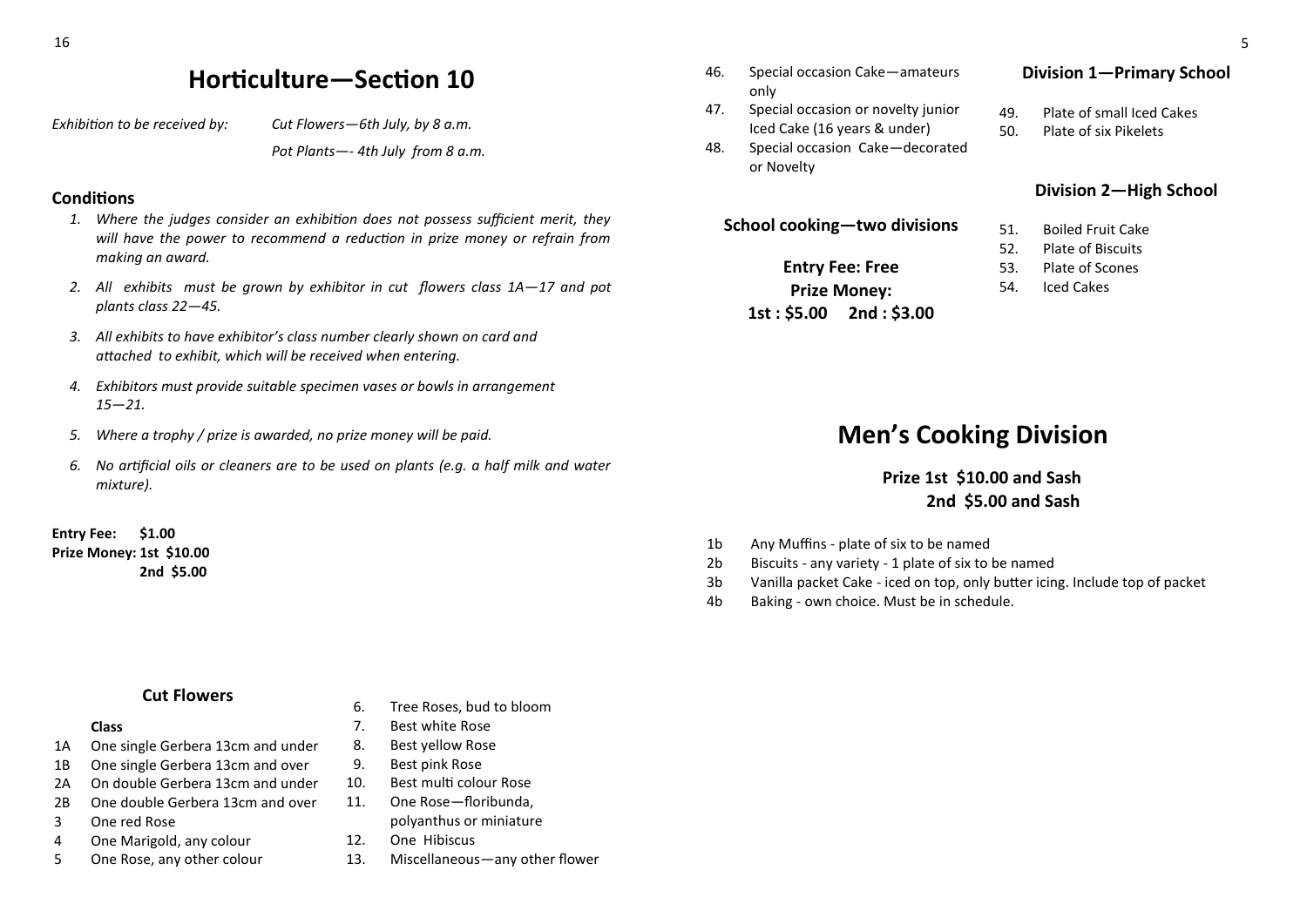## **Needlework—Section 6**

*Entries close: 6th July 2022*

*Articles to be received to the Secretary's office of the Gladstone Show Society by Monday 4th July by 5pm. Definitely no late entries accepted.*

*To be judged:*

**Entry Fee:** *\$1.00 per entry.*

**Prize Money:** *To be collected from the Secretary's office on presentation of prize cards at the conclusion of the show.*

*1st—\$10.00, 2nd—\$5.00 (unless otherwise stated). Where special trophy of prizes awarded, there will be no cash award for first prize.*

### **Conditions:**

- *1. Entry forms at the back of the schedule.*
- *2. Please use separate form for different sections and competitors.*
- *3. Particular of exhibit—please describe article (colour, type etc.)*
- *4. Article must not have been entered in previous Gladstone Show.*
- *5. All exhibits must be original work of the exhibitor.*
- *6. The same exhibit cannot compete in more than one class.*
- *7. All exhibits must comply with instructions or risk disqualification.*
- *8. Exhibit must display code sticker that will be issued at the Show Office when entry is received (coloured yellow)*
- *9. All crochet, embroidery and small articles must be on cardboard and half sheet for doilies and crochet / embroidery to cardboard, please fill sheet of cardboard and half sheet for doilies and small articles. (Refer to diagram on next page,)*

## **Please fill out and put on back of painting**

| Detail sheet for entries in Class 8B                                                     |
|------------------------------------------------------------------------------------------|
|                                                                                          |
|                                                                                          |
|                                                                                          |
|                                                                                          |
| <u> 1989 - Johann Barn, amerikansk politiker (</u> † 1908)<br>Address:                   |
|                                                                                          |
| Day time phone number:<br><u> 1980 - Antonio Alemania, politikar politikar (h. 1980)</u> |
|                                                                                          |
|                                                                                          |
|                                                                                          |
|                                                                                          |
|                                                                                          |
|                                                                                          |
|                                                                                          |
|                                                                                          |
|                                                                                          |
|                                                                                          |
|                                                                                          |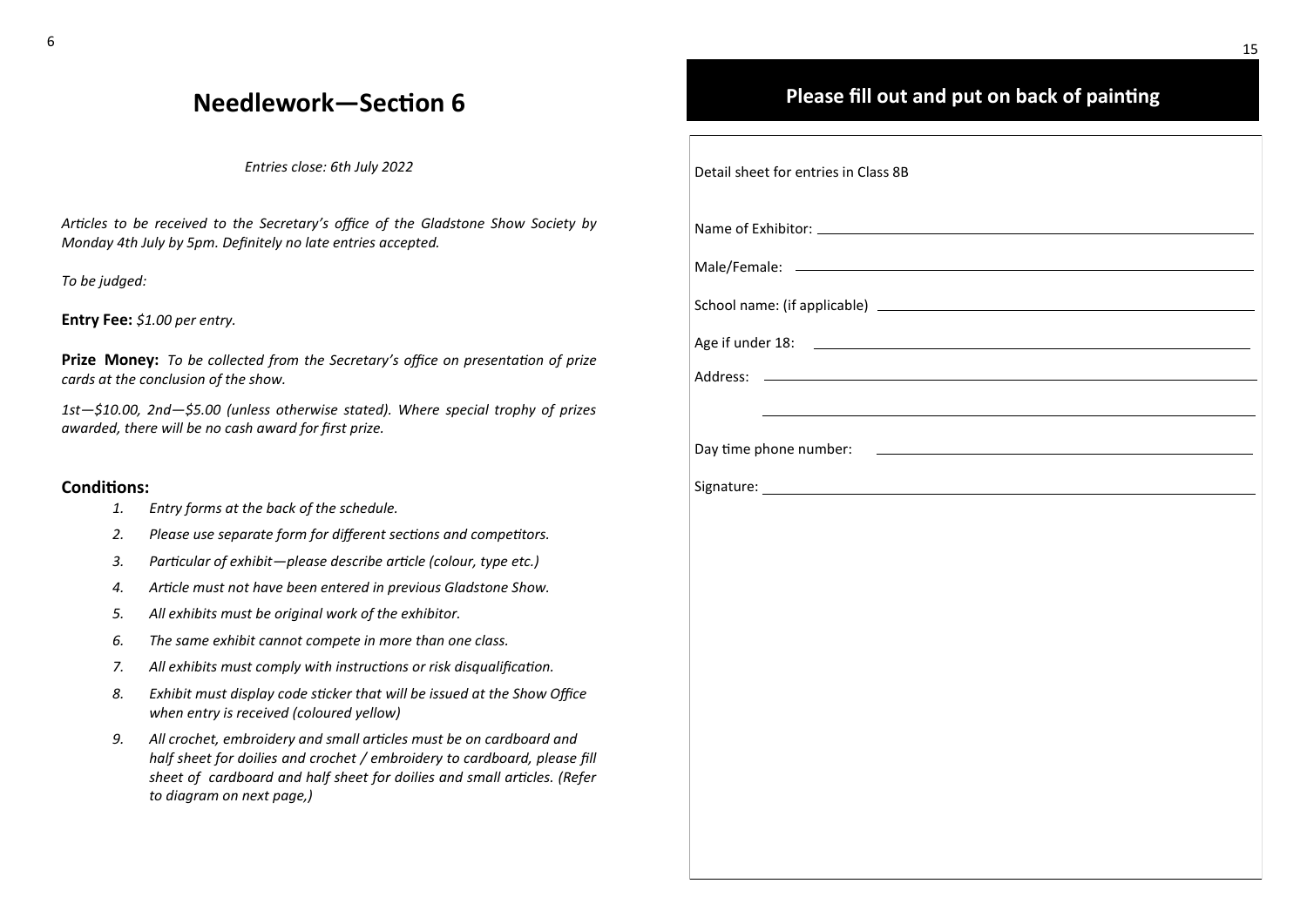14

## **Prep**

1. Pencil. Coloured pencil or Crayon

## 2. Collage

## **6 Years to 7 Years**

- 3. Crayon drawing of your choice
- 4. Coloured pencil drawing of your choice

## **7 to 9 Years**

- 5. Any subject in colour painting of your choice
- 6. drawing or sketch of your choice.

## **10 to 12 Years**

- 7. Any subject in colour painting of your choice
- 8. Drawing or sketch of your choice.

## **13 to 15 Years**

- 9. Any subject in colour painting of your choice.
- 10. Drawing or sketch of your choice.

## **16 to 18 Years**

- 11. Any subject in colour painting of your choice.
- 12. Drawing or sketch of your choice.

Champion High School Art Exhibit

- Trophy and Sash

| <b>Porcelain Art (China Painting)</b> |
|---------------------------------------|
| 8C                                    |

**Entry Fee: Free**

Ribbon: Champion of Porcelain Art

## **Conditions**

- 1. Must be competitor's own work.
- 2. Must not have entered in a previous Gladstone Show.
- 3. The work will be disqualified if decals are used.

#### **Class**

- 1. Flowers or fruit in soft technique.
- 2. Birds or animals, any technique and any piece.
- 3. Open any subject, any technique including pen work, metallic or lustre.

Small item - for example - jewel boxes, pill boxes or jewellery. Any piece, medium or technique.

*10. Where the judges considers an exhibit to not possess sufficient merit, they will have the power to recommend a deduction in prize money or refrain from making an award.*

## *Diagram for crochet and embroidery*



## *NO COMPUTER WORK ACCEPTED*

*All articles to be collected by Sunday 10th July 8am—5pm*

**Prize Money: 1st - \$5.00**

**2nd - \$2.00**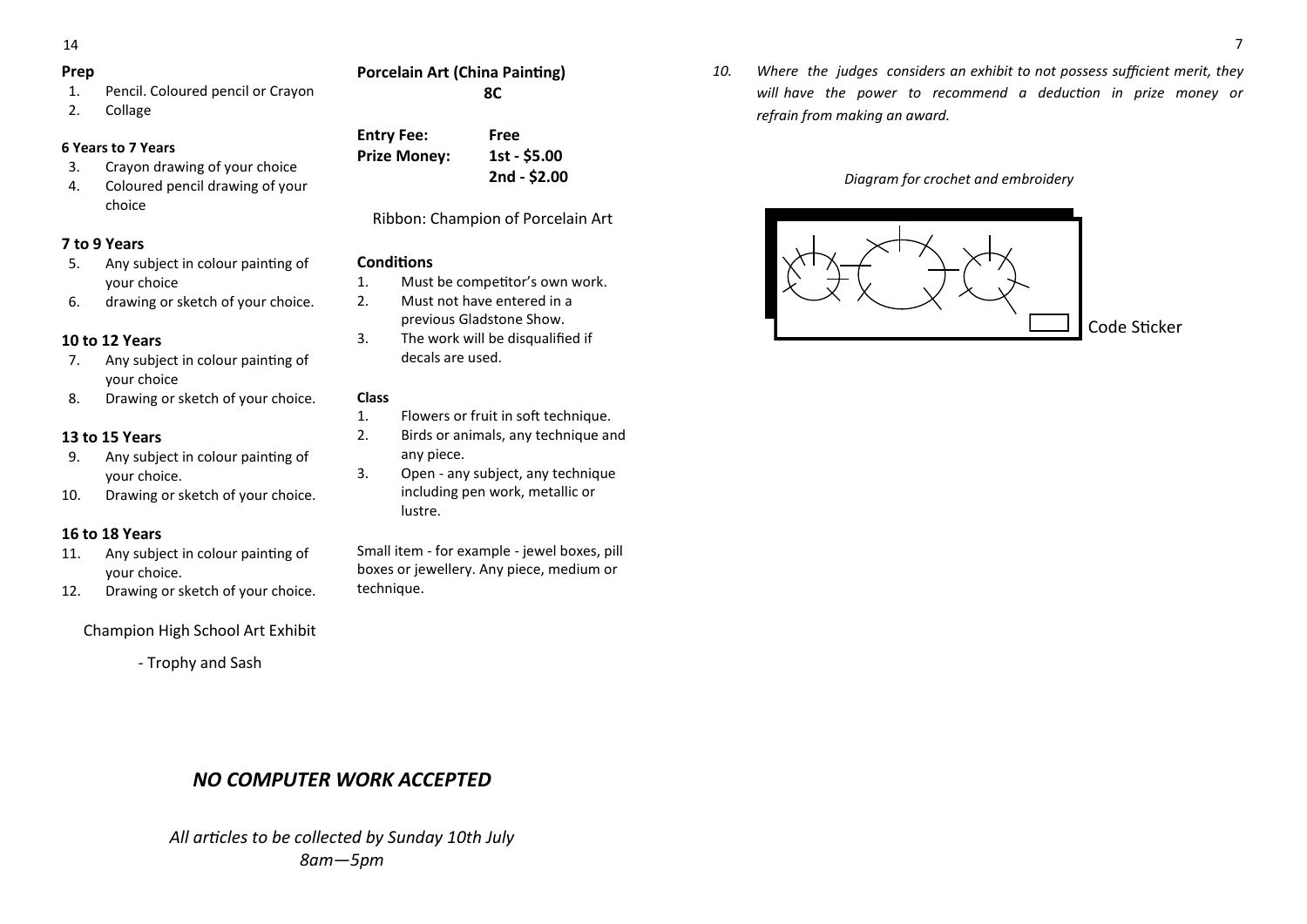## **Beginners Section**

- 1. Any knitted item
- 2. A crocheted 30cm doily
- 3. A candle wicked cushion
- 4. A long stitch item

**Prize Money: 1st—\$10.00 2nd— \$5.00**

Ribbon: Encouragement Award Trophy

## **Junior Section 16 years and under**

- 5. Item of knitting
- 6. Item of hand sewing
- 7. Item of machine sewing
- 8. Any toy

## **Prize Money: 1st—\$10.00 2nd— \$5.00**

Ribbon: Encouragement Award Trophy

## **Knitting**

- 9. Jumper or Cardigan (Adult or Child)
- 10. Rug
- 11. Machine knitted item
- 12. Article for a Baby
- 13. 2 x Coat Hangers (2 different styles)

**2nd— \$5.00**

14. Scarf

**Prize Money: 1st—\$10.00**

Ribbon: Champion Piece of Knitting

## **Crochet**

- 15. Handkerchief with edge to 30cm
- 16. Table Centre using 20 cotton
- 17. 3 Pieces crochet Irish, Beads, Filet
- 18. Rug
- 19. Article for a baby 20. 2 Coat Hangers (2 styles)
- 
- 21. Lacy Shawl (adult)

**Prize Money: 1st—\$10.00 2nd— \$5.00**

Ribbon Champion Piece of Crochet

## **Embroidery**

- 22. Duchess Set
- 23. Article in Cross Stitch
- 24. Article in Candle Wicking
- 25. Article of Creative Work
- 26. Article of Machine Embroidery
- 27. Article of Hardanger Work
- 28. Article of Drawn or Pulled Thread

No. 27 and 28 not to be framed and not to exceed 60cms x 90cms

**Prize Money: 1st—\$10.00 2nd— \$5.00**

Ribbon: Champion Piece of Embroidery

## ALL PRIZES AND ARTICLES TO BE COLLECTED SUNDAY 10th JULY 8am—5pm

- *9. Exhibits must display code sticker that will be issued at the Gladstone Show Office when entry is received..*
- *10. The Judge may not award a prize if he considers the works in any class not up to exhibition standards and any painting may be disqualified if not properly prepared for hanging.*
- *11. The Society reserves the right to cancel or substitute a judge where and when deemed necessary.*
- *12. The Society will not take any responsibility for damage or loss of any article.*
- *13. All School work must have names on each entry. Originality to be recommended and individual subjects encouraged.*

## **Open Art Section**

### **Entry Fee: \$1.00 Champion painting for the show: \$50.00 plus sash and trophy**

**First prize in each class: \$10.00 (except class 6) plus sash Second prize in each class:**

**\$5.00 plus sash**

#### **Class**

- 1. Any subject, any medium depicting Gladstone district only.
- 2. Original oil
- 3. Original acrylic
- 4. Original portrait—and medium
- 5. Abstract—any medium
- 6. Water colour (Traditional Style) - **First prize \$30.00**
- 7. Collage
- 8. Beginners Painting
- 9. Original pastel—any subject
- 10. Still life—painting medium
- 11. Still life—graphics
- 12. Portrait
- 13. Any other subject (this class is reserved for paintings that do not conform with any other class).

#### 14. Mixed media

15. Local resident—any subject (not including expressive use of craft skills or 3D work)

## **Junior Art Section 8B**

### **Conditions**

- *1. Must be competitor's own unassisted work and completed on paper—no tracing permitted.*
- *2. Two entries per person per class.*
- *3. Details sheet must be attached on the back of painting.*
- *4. Measurements for artwork must not exceed 42cm x 51cm*

## *Please read all paperwork carefully and fill out detail sheet and place on back of painting*

**Entry Fee: Free Prizes: 1st—Sash 2nd—Sash 3rd—Sash** *In each class*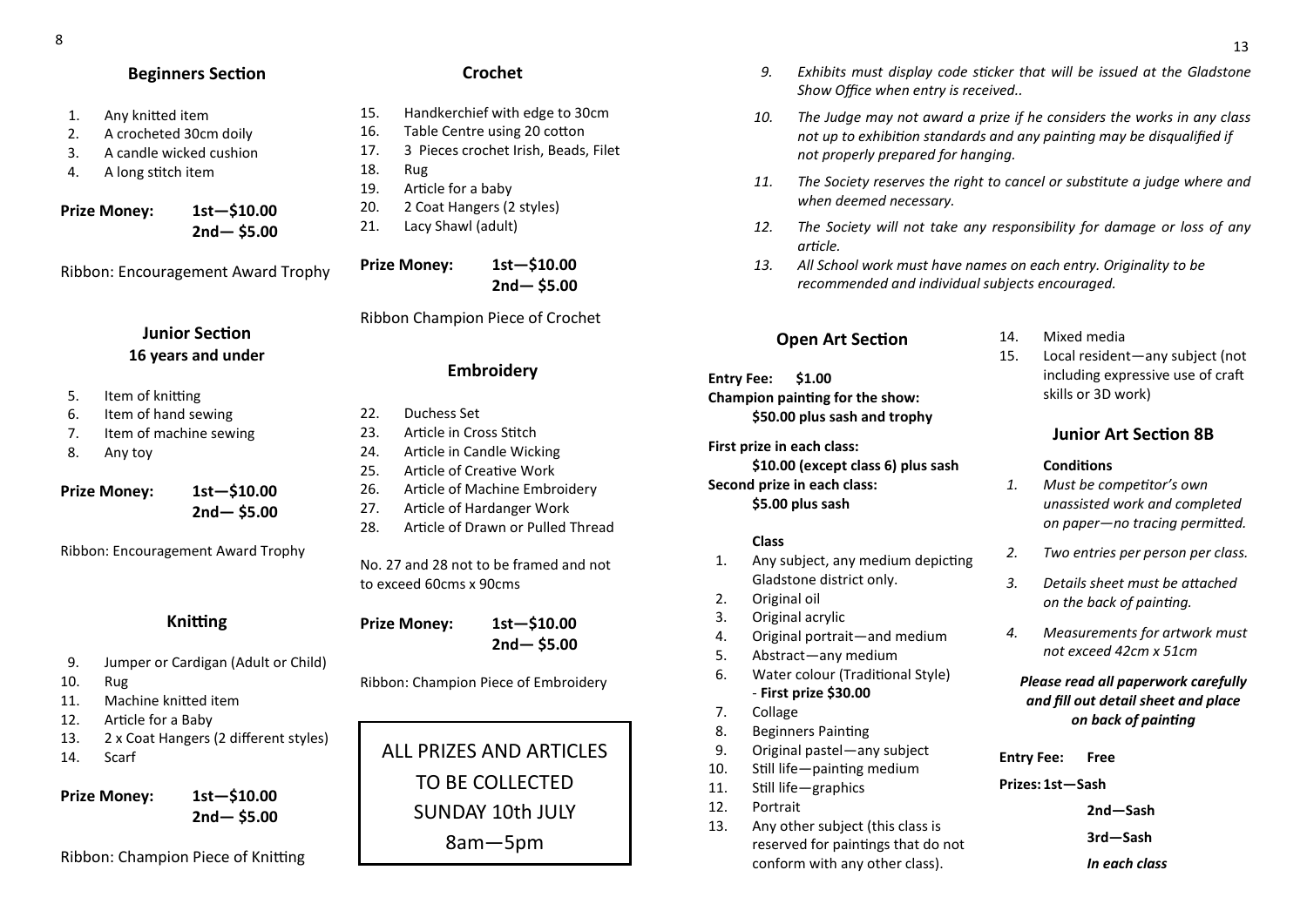## **Art—Section 8A & 8B**

*Entries close 6th July 2022*

*Articles to be received by Monday 4th July to the Secretary's Office by 5p.m. Definitely no late entries accepted.*

*To be judged;* 

*All art entries to be collected from the fine arts pavilion on Sunday between 8a.m. and 12 noon.*

*Prize money: to be collected from the Secretary's office on presentation of prize cards.*

### **Conditions.**

- *1. All entries in this section must confirm to the following:-*
- *2. Open art section measurements must not exceed 85cm x 70cm, unless accepted by the Gladstone Show Society.*
- *3. Must be original work—no copies of photographs (unless artist's own) paintings or drawings will be judged.*
- *4. Must be competitors own unassisted work and must have been completed in the last twelve months. Artwork must have not won prizes in previous Gladstone Shows. Artist must sign their name on artwork or be disqualified.*
- *5. Artists in junior section must include their date of birth on entry form.*
- *6. Every entry must be framed, wired and ready for hanging.*
- *7. Open art section—one entry per person per class. Detail sheets must be filled out and stuck on the back of each painting.*
- *8. Every entry will be eligible to be judged only in the class for which it was nominated.*

## **Handicraft—Section 7**

*Entries close: 6th July 2022*

*Articles to be receipted to the Secretary's office of the Gladstone Show Society no later than Monday 4th July by 5pm*

*Definitely no late entries accepted.*

*To be judged.*

**Entry Fee:** *\$1.00 entry*

**Prize Money:** *to be collected from the Secretary's office on presentation of prize cards at the conclusion of the show.*

*1st—\$10.00 2nd—\$5.00 (unless otherwise stated). Where special trophy of prizes awarded, there will be no cash award for first prize.*

#### **Conditions**

- *1. Entry forms at back of schedule.*
- *2. Please use separate entry forms for different sections and competitors.*
- *3. Particular of exhibit—please describe article (colour, type etc).*
- *4. All exhibits must be original work of the exhibitor.*
- *5. The same exhibit cannot compete in more than one class.*
- *6. Entries are limited to three entries per person in more than one class.*
- *7. Exhibit must display code sticker that will be issued at the Show Office when entry is received.*
- *8. Exhibits must comply with instructions for each class.*
- *9. Where there is a special trophy or prize awarded, there will be no cash award for first prize.*
- *10. Where a judge considers an exhibit to not possess sufficient merit, then will have the power to recommend a reduction in prize money or refrain from making an award.*